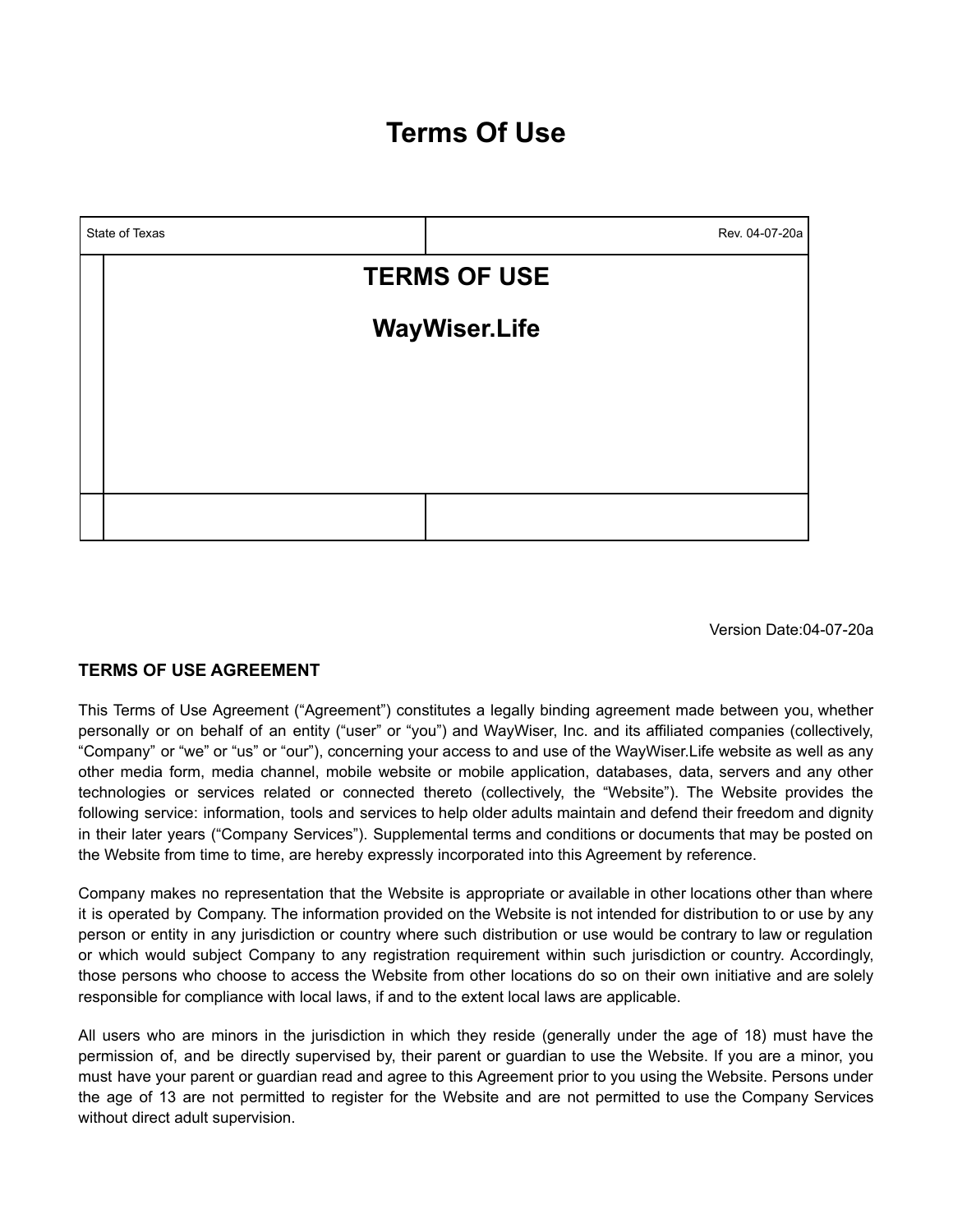YOU ACCEPT AND AGREE TO BE BOUND BY THIS AGREEMENT BY ACKNOWLEDGING SUCH ACCEPTANCE DURING THE REGISTRATION PROCESS (IF APPLICABLE) AND ALSO BY CONTINUING TO USE THE WEBSITE. IF YOU DO NOT AGREE TO ABIDE BY THIS AGREEMENT, OR TO MODIFICATIONS THAT COMPANY MAY MAKE TO THIS AGREEMENT IN THE FUTURE, DO NOT USE OR ACCESS OR CONTINUE TO USE OR ACCESS THE COMPANY SERVICES OR THE WEBSITE.

## **PURCHASES; PAYMENT**

**Company** bills you through an online billing account for purchases of products and/or services. You agree to pay Company all charges at the prices then in effect for the products you or other persons using your billing account may purchase, and you authorize Company to charge your chosen payment provider for any such purchases. You agree to make payment using that selected payment method. If you have ordered a product or service that is subject to recurring charges then you consent to our charging your payment method on a recurring basis, without requiring your prior approval from you for each recurring charge until such time as you cancel the applicable product or service. Company reserves the right to correct any errors or mistakes in pricing that it makes even if it has already requested or received payment. Sales tax will be added to the sales price of purchases as deemed required by the Company. The Company may change prices at any time. All payments shall be in U.S. dollars.

## **REFUND POLICY**

All sales are final and no refunds shall be issued.

## **RETURN POLICY**

Please review our Return Policy posted on our Website prior to making any purchases.

### **USER REPRESENTATIONS**

#### *Regarding Your Registration*

By using the Company Services, you represent and warrant that:

- a. all registration information you submit is truthful and accurate;
- b. you will maintain the accuracy of such information;

c. you will keep your password confidential and will be responsible for all use of your password and account;

d. you are not a minor in the jurisdiction in which you reside, or if a minor, you have received parental permission to use this Website; and

e. your use of the Company Services does not violate any applicable law or regulation.

You also agree to: (a) provide true, accurate, current and complete information about yourself as prompted by the Website's registration form and (b) maintain and promptly update registration data to keep it true, accurate, current and complete. If you provide any information that is untrue, inaccurate, not current or incomplete, or Company has reasonable grounds to suspect that such information is untrue, inaccurate, not current or incomplete, Company has the right to suspend or terminate your account and refuse any and all current or future use of the Website (or any portion thereof).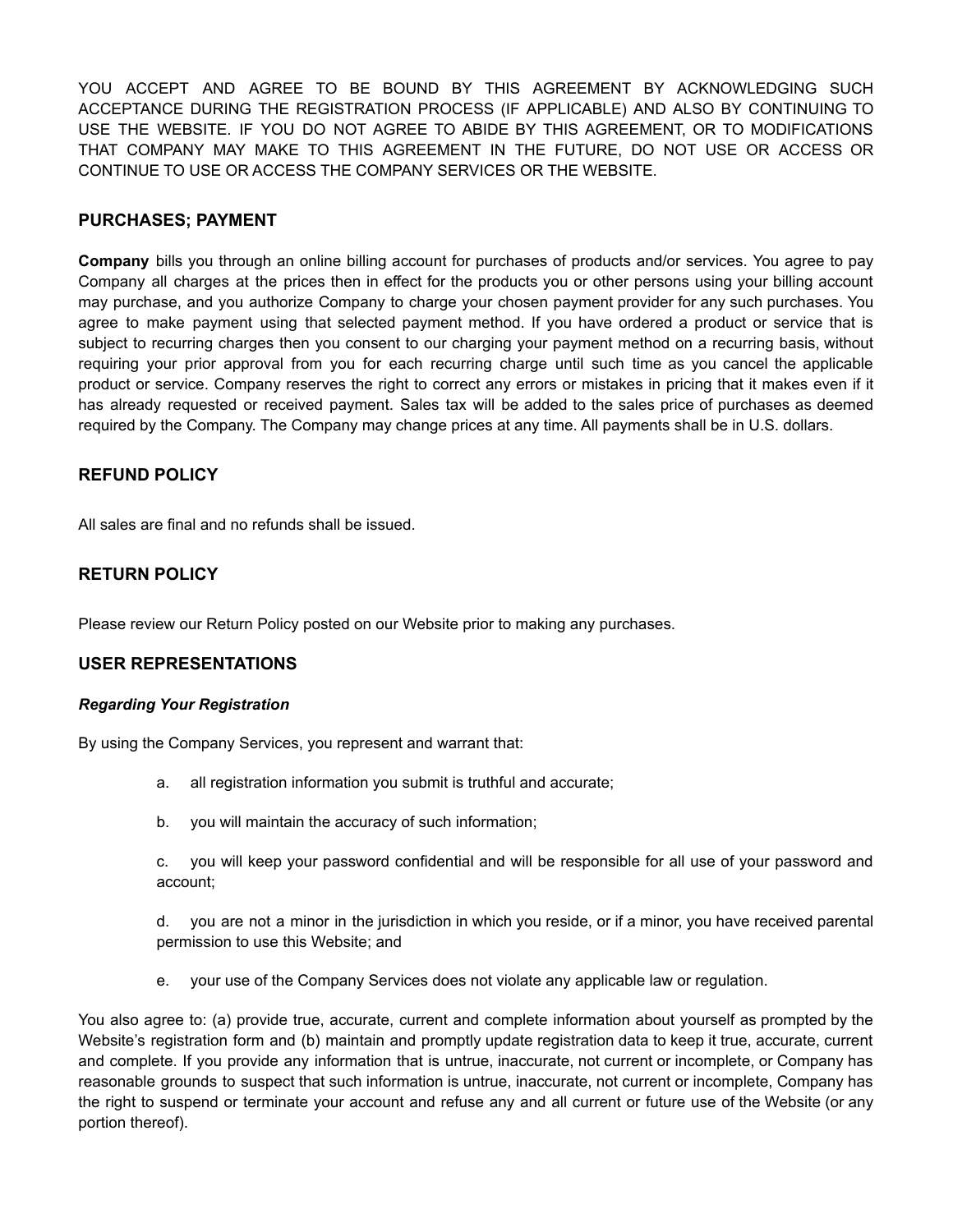We reserve the right to remove or reclaim or change a username you select if we determine it is inappropriate in our discretion, such as when the username is obscene or otherwise objectionable or when a trademark owner complains about a username that does not closely relate to a user's actual name.

#### *Regarding Content You Provide*

The Website may invite you to chat or participate in blogs, message boards, online forums and other functionality and may provide you with the opportunity to create, submit, post, display, transmit, perform, publish, distribute or broadcast content and materials to Company and/or to or via the Website, including, without limitation, text, writings, video, audio, photographs, graphics, comments, suggestions or personally identifiable information or other material (collectively "Contributions"). Any Contributions you transmit to the Company will be treated as non-confidential and non-proprietary. When you create or make available a Contribution, you thereby represent and warrant that:

a. the creation, distribution, transmission, public display and performance, accessing, downloading and copying of your Contribution does not and will not infringe the proprietary rights, including but not limited to the copyright, patent, trademark, trade secret or moral rights of any third party;

b. you are the creator and owner of or have the necessary licenses, rights, consents, releases and permissions to use and to authorize Company and the Website users to use your Contributions as necessary to exercise the licenses granted by you under this Agreement;

c. you have the written consent, release, and/or permission of each and every identifiable individual person in the Contribution to use the name or likeness of each and every such identifiable individual person to enable inclusion and use of the Contribution in the manner contemplated by this Website;

d. your Contribution is not obscene, lewd, lascivious, filthy, violent, harassing or otherwise objectionable (as determined by Company), libelous or slanderous, does not ridicule, mock, disparage, intimidate or abuse anyone, does not advocate the violent overthrow of any government, does not incite, encourage or threaten physical harm against another, does not violate any applicable law, regulation, or rule, and does not violate the privacy or publicity rights of any third party;

e. your Contribution does not contain material that solicits personal information from anyone under 18 or exploit people under the age of 18 in a sexual or violent manner, and does not violate any federal or state law concerning child pornography or otherwise intended to protect the health or well-being of minors;

f. your Contribution does not include any offensive comments that are connected to race, national origin, gender, sexual preference, physical handicap, or age;

g. your Contribution does not otherwise violate, or link to material that violates, any provision of this Agreement or any applicable law or regulation.

### **CONTRIBUTION LICENSE**

By posting Contributions to any part of the Website, or making them accessible to the Website by linking your account to any of your social network accounts, you automatically grant, and you represent and warrant that you have the right to grant, to Company an unrestricted, unconditional, unlimited, irrevocable, perpetual, non-exclusive, transferable, royalty-free, fully-paid, worldwide right and license to host, use, copy, reproduce, disclose, sell, resell, publish, broadcast, retitle, archive, store, cache, publicly perform, publicly display, reformat, translate, transmit, excerpt (in whole or in part) and distribute such Contributions (including, without limitation, your image and voice)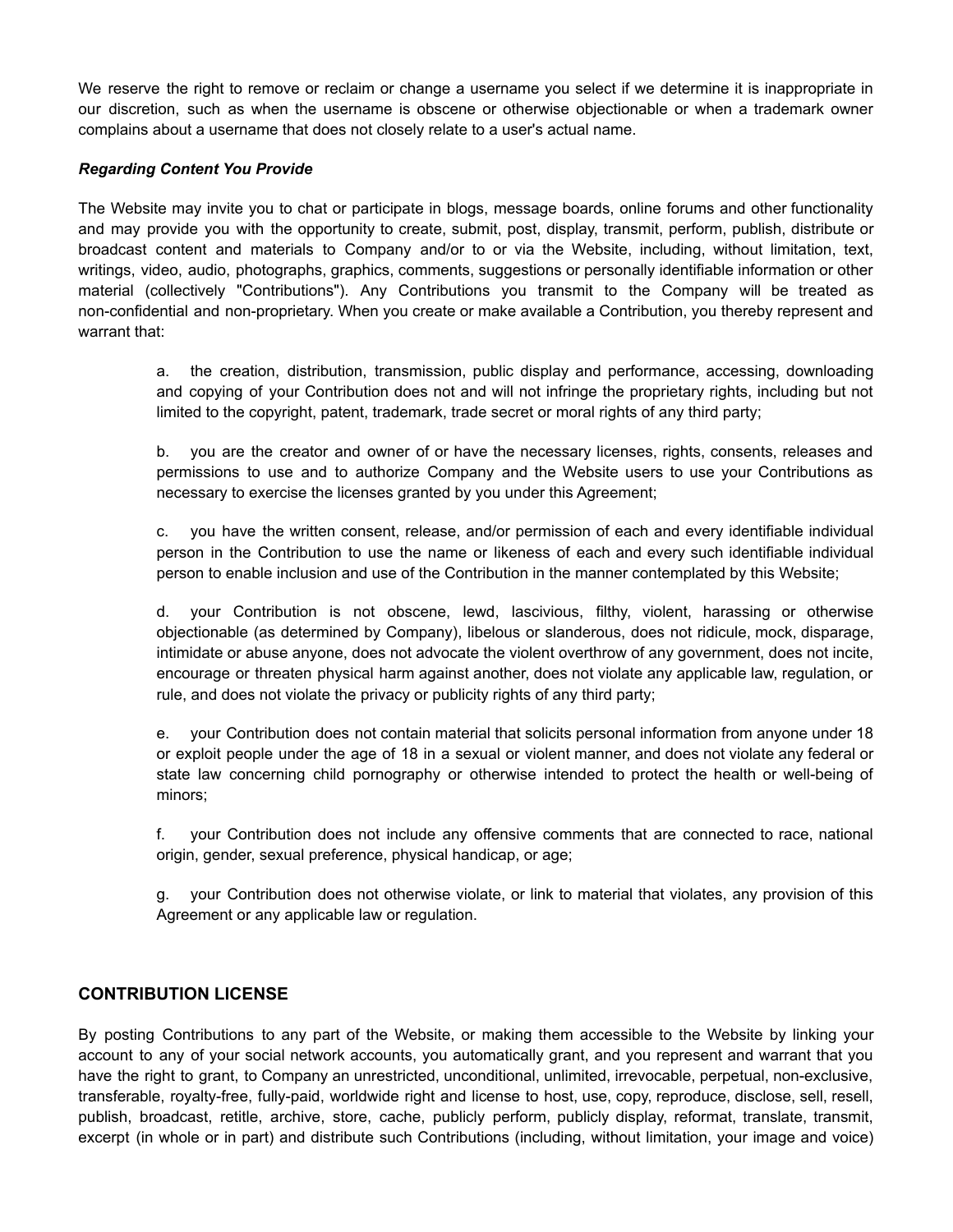for any purpose, commercial, advertising, or otherwise, to prepare derivative works of, or incorporate into other works, such Contributions, and to grant and authorize sublicenses of the foregoing. The use and distribution may occur in any media formats and through any media channels. Such use and distribution license will apply to any form, media, or technology now known or hereafter developed, and includes our use of your name, company name, and franchise name, as applicable, and any of the trademarks, service marks, trade names and logos, personal and commercial images you provide. Company does not assert any ownership over your Contributions; rather, as between us and you, subject to the rights granted to us in this Agreement, you retain full ownership of all of your Contributions and any intellectual property rights, or other proprietary rights associated with your Contributions.

Company has the right, in our sole and absolute discretion, to (i) edit, redact or otherwise change any Contributions, (ii) re-categorize any Contributions to place them in more appropriate locations or (iii) pre-screen or delete any Contributions that are determined to be inappropriate or otherwise in violation of this Agreement.

By uploading your Contributions to the Website, you hereby authorize Company to grant to each end user a personal, limited, non-transferable, perpetual, non-exclusive, royalty-free, fully-paid license to access, download, print and otherwise use your Contributions for their internal purposes and not for distribution, transfer, sale or commercial exploitation of any kind.

## **GUIDELINES FOR REVIEWS**

Company may accept, reject or remove reviews in its sole discretion. Company has absolutely no obligation to screen reviews or to delete reviews, even if anyone considers reviews objectionable or inaccurate. Those persons posting reviews should comply with the following criteria: (1) reviewers should have firsthand experience with the person/entity or product/service being reviewed; (2) reviews should not contain: offensive language, profanity, or abusive, racist, or hate language; discriminatory references based on religion, race, gender, national origin, age, marital status, sexual orientation or disability; or references to illegal activity; (3) reviewers should not be affiliated with competitors if posting negative reviews; (4) reviewers should not make any conclusions as to the legality of conduct; and (5) reviewers may not post any false statements or organize a campaign encouraging others to post reviews, whether positive or negative. Reviews are not endorsed by Company, and do not represent the views of Company or of any affiliate or partner of Company. Company does not assume liability for any review or for any claims, liabilities or losses resulting from any review. By posting a review, the reviewer hereby grants to Company a perpetual, non-exclusive, worldwide, royalty-free, fully-paid, assignable and sublicensable license to Company to reproduce, modify, translate, transmit by any means, display, perform and/or distribute all content relating to reviews.

### **MOBILE APPLICATION LICENSE**

#### *Use License*

If you are accessing the Company Services via a mobile application, then Company grants you a revocable, non-exclusive, non-transferable, limited right to install and use the application on wireless handsets owned and controlled by you, and to access and use the application on such devices strictly in accordance with the terms and conditions of this license. You shall use the application strictly in accordance with the terms of this license and shall not: (a) decompile, reverse engineer, disassemble, attempt to derive the source code of, or decrypt the application; (b) make any modification, adaptation, improvement, enhancement, translation or derivative work from the application; (c) violate any applicable laws, rules or regulations in connection with your access or use of the application; (d) remove, alter or obscure any proprietary notice (including any notice of copyright or trademark) of Company or its affiliates, partners, suppliers or the licensors of the application; (e) use the application for any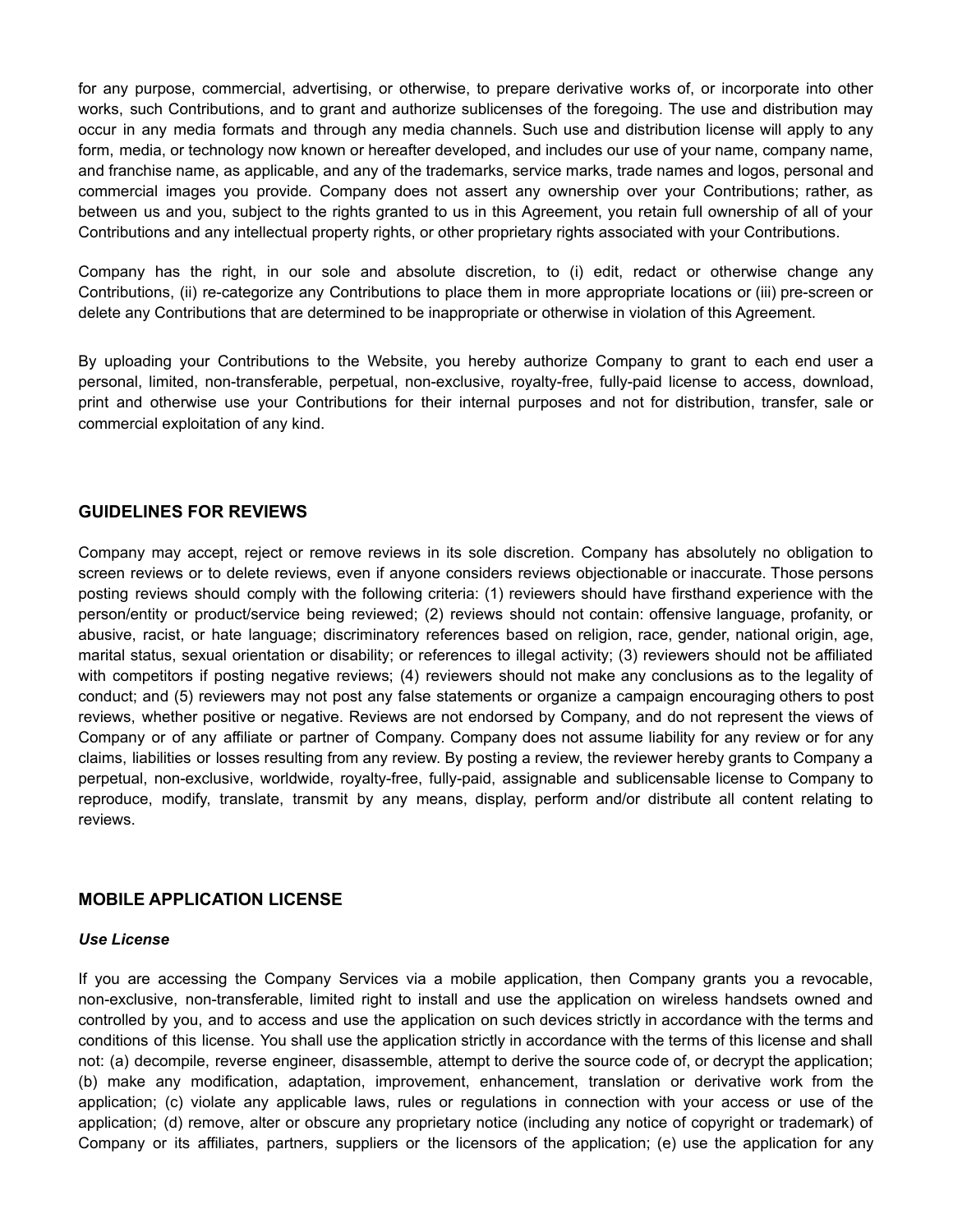revenue generating endeavor, commercial enterprise, or other purpose for which it is not designed or intended and for which a specific right to use had been granted by the Company; (f) make the application available over a network or other environment permitting access or use by multiple devices or users at the same time; (g) use the application for creating a product, service or software that is, directly or indirectly, competitive with or in any way a substitute for the application; (h) use the application to send automated queries to any website or to send any unsolicited commercial e-mail, text or other communication; or (i) use any proprietary information or interfaces of Company or other intellectual property of Company in the design, development, manufacture, licensing or distribution of any applications, accessories or devices for use with the application.

#### *Terms Applicable to Apple and Android Devices*

• The following terms apply when you use a mobile application obtained from either the Apple Store or Google Play to access the Company Services. You acknowledge that this Agreement is concluded between you and Company only, and not with Apple Inc. or Google, Inc. (each an "App Distributor"), and Company, not an App Distributor, is solely responsible for the Company application and the content thereof. (1) SCOPE OF LICENSE: The license granted to you for the Company application is limited to a non-transferable license to use the Company application on a device that utilizes the Apple iOS or Android operating system, as applicable, and in accordance with the usage rules set forth in the applicable App Distributor terms of service. (2) MAINTENANCE AND SUPPORT: Company is solely responsible for providing any maintenance and support services with respect to the Company application, as specified in this Agreement, or as required under applicable law. You acknowledge that each App Distributor has no obligation whatsoever to furnish any maintenance and support services with respect to the Company application. (3) WARRANTY: Company is solely responsible for any product warranties, whether express or implied by law, to the extent not effectively disclaimed. In the event of any failure of the Company application to conform to any applicable warranty, you may notify an App Distributor, and the App Distributor, in accordance with its terms and policies, may refund the purchase price, if any, paid for the Company application, and to the maximum extent permitted by applicable law, an App Distributor will have no other warranty obligation whatsoever with respect to the Company application, and any other claims, losses, liabilities, damages, costs or expenses attributable to any failure to conform to any warranty will be Company's sole responsibility. (4) PRODUCT CLAIMS: You acknowledge that Company, not an App Distributor, is solely responsible for addressing any claims of yours or any third party relating to the Company application or your possession and/or use of the Company application, including, but not limited to: (i) product liability claims; (ii) any claim that the Company application fails to conform to any applicable legal or regulatory requirement; and (iii) claims arising under consumer protection or similar legislation, and App Distributor is not liable for any such claims . (5) INTELLECTUAL PROPERTY RIGHTS: You acknowledge that, in the event of any third-party claim that the Company application or your possession and use of the Company application infringes a third party's intellectual property rights, the App Distributor will not be responsible for the investigation, defense, settlement and discharge of any such intellectual property infringement claim. (6) LEGAL COMPLIANCE: You represent and warrant that (i) you are not located in a country that is subject to a U.S. government embargo, or that has been designated by the U.S. government as a "terrorist supporting" country; and (ii) you are not listed on any U.S. government list of prohibited or restricted parties. (7) THIRD PARTY TERMS OF AGREEMENT: You must comply with applicable third-party terms of agreement when using the Company application, e.g., if you have a VoIP application, then you must not be in violation of their wireless data service agreement when using the Company application. (8) THIRD PARTY BENEFICIARY: Company and you acknowledge and agree that the App Distributors, and their subsidiaries, are third party beneficiaries of this Agreement, and that, upon your acceptance of the terms and conditions of this Agreement, each App Distributor will have the right (and will be deemed to have accepted the right) to enforce this Agreement against you as a third-party beneficiary thereof.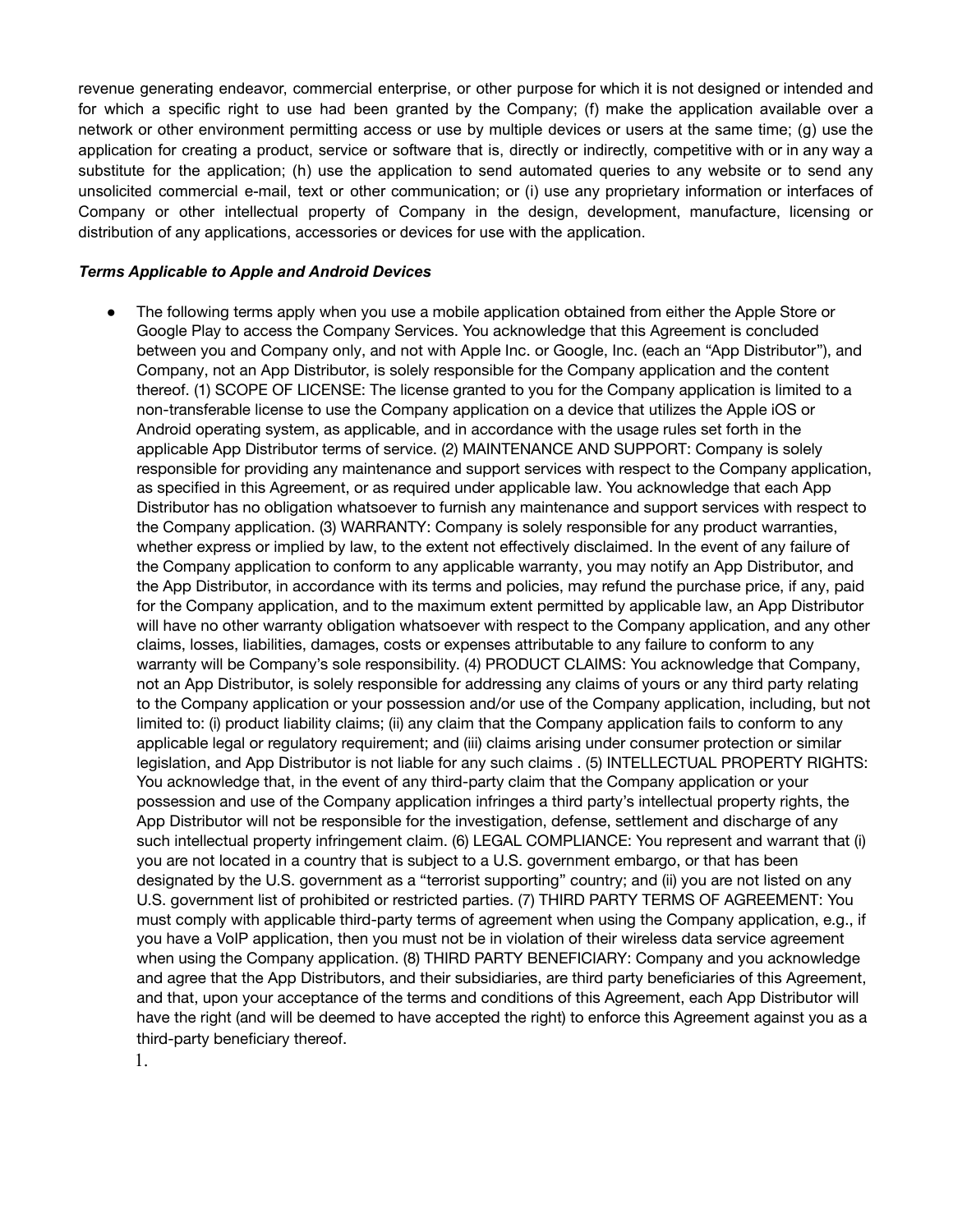## **Third Party Applications, Services & Data**

As part of the functionality of the Website, you may link your account with online accounts you may have with third party service providers (each such account, a "Third Party Account") including but not limited to social media sites, collaboration and video conferencing and messaging apps and sites, online banking applications and services provided by financial institutions, by either: (i) providing your Third Party Account login information through the Website; or (ii) allowing Company to access your Third Party Account, as is permitted under the applicable terms and conditions that govern your use of each Third Party Account. You represent that you are entitled to disclose your Third Party Account login information to Company and/or grant Company access to your Third Party Account (including, but not limited to, for use for the purposes described herein), without breach by you of any of the terms and conditions that govern your use of the applicable Third Party Account and without obligating Company to pay any fees or making Company subject to any usage limitations imposed by such third party service providers. By granting Company access to any Third Party Accounts, you understand that (i) Company may access, make available and store (if applicable) any content that you have provided to and stored in your Third Party Account (the "Third Party User Content") so that it is available on and through the Website via your account, including without limitation any friend lists, and (ii) Company may submit and receive additional information to your Third Party Account to the extent you are notified when you link your account with the Third Party Account. Depending on the Third-Party Accounts you choose and subject to the privacy settings that you have set in such Third Party Accounts, personally identifiable information that you post to your Third Party Accounts may be available on and through your account on the Website and shared with the people you choose to include in your trusted circle. Please note that if a Third-Party Account or associated service becomes unavailable or Company's access to such Third Party Account is terminated by the third party service provider, then Third Party Content may no longer be available on and through the Website. You will have the ability to disable the connection between your account on the Website and your Third-Party Accounts at any time. PLEASE NOTE THAT YOUR RELATIONSHIP WITH THE THIRD-PARTY SERVICE PROVIDERS ASSOCIATED WITH YOUR THIRD PARTY ACCOUNTS IS GOVERNED SOLELY BY YOUR AGREEMENT(S) WITH SUCH THIRD PARTY SERVICE PROVIDERS.

Company makes no effort to review any Third Party User Content for any purpose, including but not limited to, for accuracy, legality or non-infringement, and Company is not responsible for any Third Party User Content. You acknowledge and agree that the Company may access your e-mail address book associated with a Third-Party Account and your contacts list stored on your mobile device or tablet computer solely for the purposes of identifying and informing you of those contacts who have also registered to use the Website, or to extend, with your consent invitations to register on our Website. At your request made via email to [our](https://www.taskrabbit.com/privacy@taskrabbit.com) email address listed below, or through your account settings (if applicable), Company will deactivate the connection between the Website and your Third Party Account and delete any information stored on Company's servers that was obtained through such Third Party Account, except the username and profile picture that become associated with your account.

Company is not liable for and you are responsible for maintaining your trusted circle, those that you choose to add and the information you choose to share with them

The above notwithstanding, the company will comply with all applicable and current laws and regulations regarding privacy of your personally identifiable information (PII) not publicly disclosed or shared by you for more information regarding our privacy and data protection practices, please refer to our **PRIVACY POLICY [LINK]**, which governs Company collection, use, sharing and protection of personal data. Refer to WayWiser's Privacy Notice for further information.

### **SUBMISSIONS**

You acknowledge and agree that any questions, comments, suggestions, ideas, feedback or other information about the Website or the Company Services ("Submissions") provided by you to Company are non-confidential and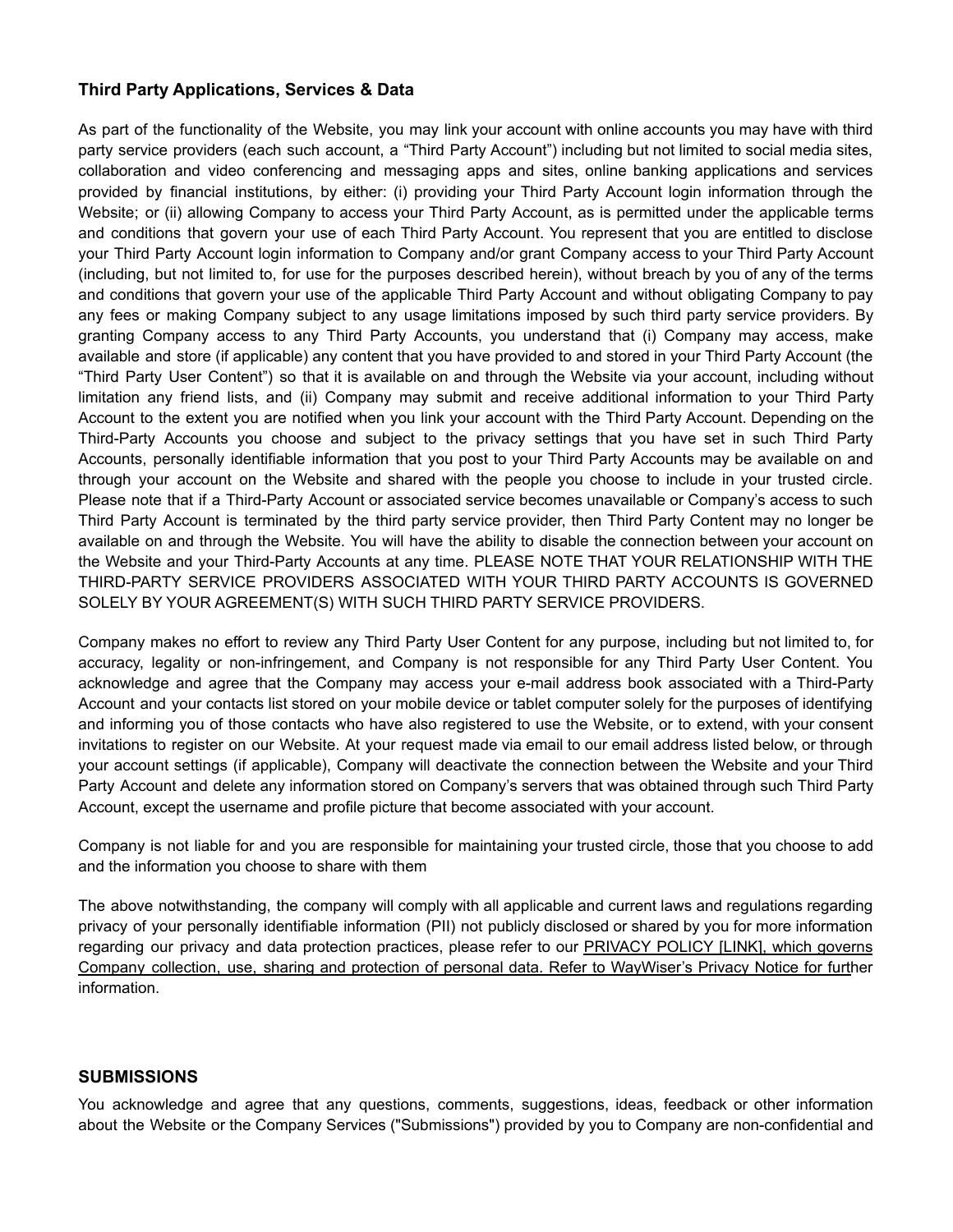Company (as well as any designee of Company) shall be entitled to the unrestricted use and dissemination of these Submissions for any purpose, commercial or otherwise, without acknowledgment or compensation to you.

## **PROHIBITED ACTIVITIES**

You may not access or use the Website for any other purpose other than that for which Company makes it available. The Website may not be used in connection with any commercial endeavors except those that are specifically endorsed or approved by the Company. Prohibited activity includes, but is not limited to:

a. criminal or tortious activity;

b. systematic retrieval of data or other content from the Website to create or compile, directly or indirectly, a collection, compilation, database or directory without written permission from Company;

c. making any unauthorized use of the Company Services, including collecting usernames and/or email addresses of users by electronic or other means for the purpose of sending unsolicited email, text or other communications, including but not limited to spam or phishing or creating user accounts by automated means or under false pretenses;

d. tricking, defrauding or misleading Company and/or Website users, including but not limited to phishing and attempting to place malicious links in any messages or content, especially in any attempt to learn sensitive account information such as passwords and personally identifiable information (PII);

e. engaging in any automated use of the system, such as using any data mining, robots, scrapping or similar data gathering and extraction tools;

f. interfering with, disrupting, creating an undue burden on or hack, crack, phish, SQL inject, or otherwise compromise the security or integrity of the Website or the networks, computers or services connected to the Website or Company's partners, users or customers;

g. attempting to impersonate another user or person or using the username of another user;

h. selling or otherwise transferring your profile;

i. using any information obtained from the Website in order to harass, abuse, or harm another person;

j. using the Company Services as part of any effort to compete with Company or to provide services as a service bureau;

k. deciphering, decompiling, disassembling or reverse engineering any of the software comprising or in any way making up a part of the Website;

l. attempting to bypass any measures of the Website designed to prevent or restrict access to the Website, or any portion of the Website;

m. harassing, annoying, intimidating or threatening any Company employees or agents engaged in providing any portion of the Company Services to you;

n. deleting the copyright or other proprietary rights notice from any Website content;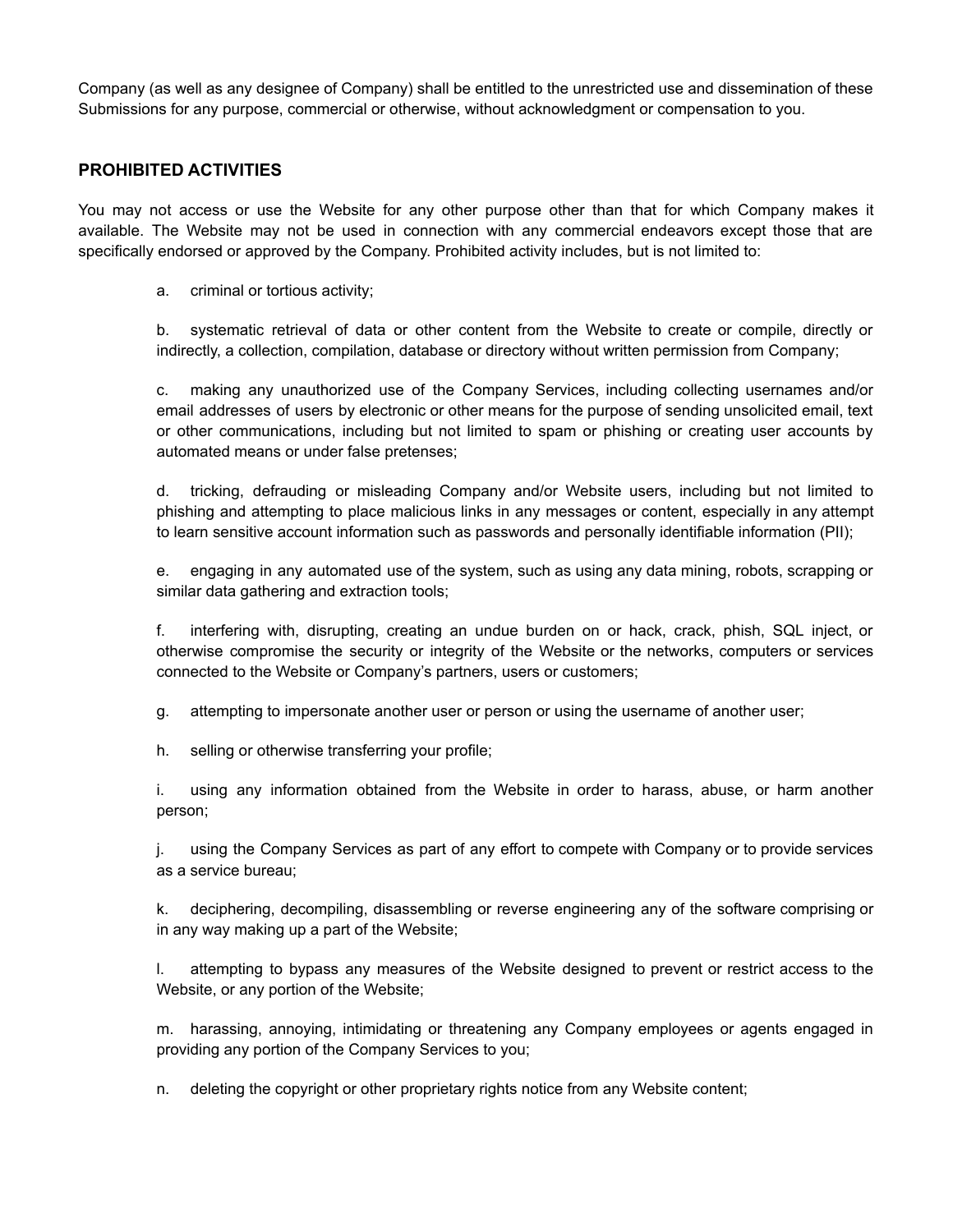o. except as may be the result of standard search engine or Internet browser usage, using or launching, developing or distributing any automated system, including, without limitation, any spider, robot (or "bot"), cheat utility, scraper or offline reader that accesses the Website, or using or launching any unauthorized script or other software; or

p. reselling, sublicensing or including the Services in a Service Bureau without Company written consent.

- q. using the Service to build a competing service.
- r. using the Website in a manner inconsistent with any and all applicable laws and regulations.

## **INTELLECTUAL PROPERTY RIGHTS**

The content on the Website ("Company Content") and the trademarks, service marks and logos contained therein ("Marks") are owned by or licensed to Company and are subject to copyright and other intellectual property rights under United States and foreign laws and international conventions. Company Content includes, without limitation, all source code, algorithms, databases, functionality, software, business processes, website designs, audio, video, text, photographs and graphics. All Company graphics, logos, designs, page headers, button icons, scripts and service names are registered trademarks, common law trademarks or trade dress of the Company in the United States and/or other countries. Company's trademarks and trade dress may not be used, including as part of trademarks and/or as part of domain names, in connection with any product or service in any manner that is likely to cause confusion and may not be copied, imitated, or used, in whole or in part, without the prior written permission of the Company.

Company Content on the Website is provided to you "AS IS" for your information and personal use only and may not be used, copied, reproduced, aggregated, distributed, transmitted, broadcast, displayed, sold, licensed, or otherwise exploited for any other purposes whatsoever without the prior written consent of the respective owners. Provided that you are eligible to use the Website, you are granted a limited license to access and use the Website and the Company Content and to download or print a copy of any portion of the Company Content to which you have properly gained access solely for your personal, non-commercial use. Company reserves all rights not expressly granted to you in and to the Website and Company Content and Marks.

### **THIRD PARTY WEBSITES AND CONTENT**

The Website contains (or you may be sent through the Website or the Company Services) links to other websites ("Third Party Websites") as well as articles, photographs, text, graphics, pictures, designs, music, sound, video, information, applications, software and other content or items belonging to or originating from third parties (the "Third Party Content"). Such Third Party Websites and Third Party Content are not investigated, monitored or checked for accuracy, appropriateness, or completeness by us, and we are not responsible for any Third Party Websites accessed through the Website or any Third Party Content posted on, available through or installed from the Website, including the content, accuracy, offensiveness, opinions, reliability, privacy practices or other policies of or contained in the Third Party Websites or the Third Party Content. Inclusion of, linking to or permitting the use or installation of any Third-Party Website or any Third Party Content does not imply approval or endorsement thereof by us. If you decide to leave the Website and access the Third-Party Websites or to use or install any Third-Party Content, you do so at your own risk and you should be aware that our terms and policies no longer govern. You should review the applicable terms and policies, including privacy and data gathering practices, of any website to which you navigate from the Website or relating to any applications you use or install from the Website.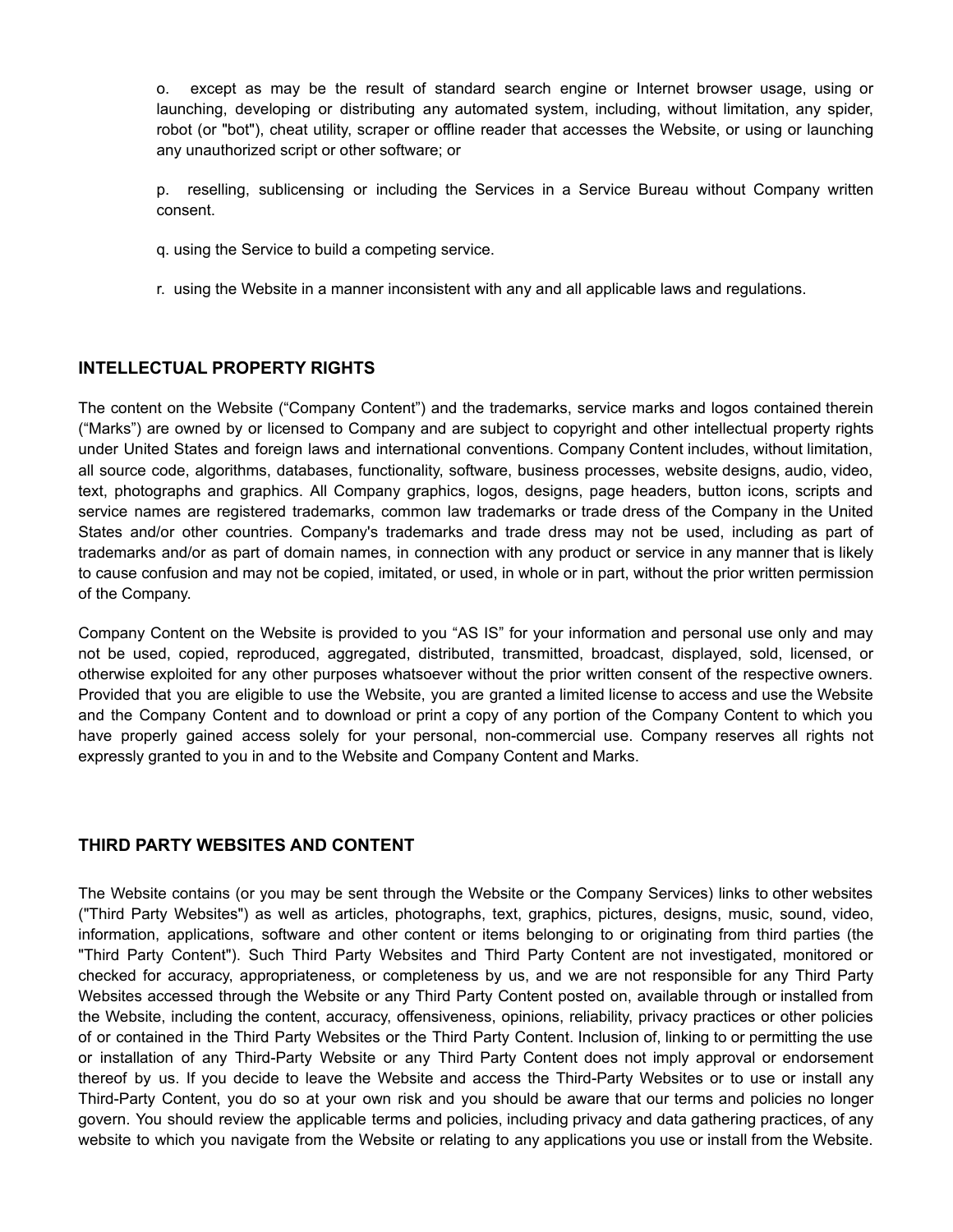Any purchases you make through Third Party Websites will be through other websites and from other companies, and the Company takes no responsibility whatsoever in relation to such purchases which are exclusively between you and the applicable third party.

## **SITE MANAGEMENT**

Company reserves the right but does not have the obligation to:

a. monitor the Website for violations of this Agreement;

b. take appropriate legal action against anyone who, in Company's sole discretion, violates this Agreement, including without limitation, reporting such user to law enforcement authorities;

c. in Company's sole discretion and without limitation, refuse, restrict access to or availability of, or disable (to the extent technologically feasible) any user's contribution or any portion thereof that may violate this Agreement or any Company policy;

d. in Company's sole discretion and without limitation, notice or liability to remove from the Website or otherwise disable all files and content that are excessive in size or are in any way burdensome to Company's systems;

e. change, update or delete the functionality of the Website or Services at any time, with or without notice

f. otherwise manage the Website in a manner designed to protect the rights and property of Company and others and to facilitate the proper functioning of the Website.

## **DIGITAL MILLENNIUM COPYRIGHT ACT (DMCA) NOTICE AND POLICY**

#### *Notifications*

If you believe that content available on or through our Website infringes one or more of your copyrights, please immediately notify our Designated Copyright Agent by mail, email or faxed notice ("Notification") providing the information described below, which Notification is pursuant to DMCA 17 U.S.C. § 512(c)(3). A copy of your Notification will be sent to the person who posted or stored the material addressed in the Notification. Please be advised that pursuant to federal law you may be held liable for damages if you make material misrepresentations in a Notification. Thus, if you are not sure that content located on or linked to by our Website infringes your copyright, you should consider first contacting an attorney. Our Website has a policy of terminating repeat infringers in appropriate circumstances.

All Notifications should include the following:

a. A physical or electronic signature of a person authorized to act on behalf of the owner of an exclusive right that is allegedly infringed.

b. Identification of the copyrighted work claimed to have been infringed, or, if multiple copyrighted works at a single online website are covered by a single notification, a representative list of such works at that website.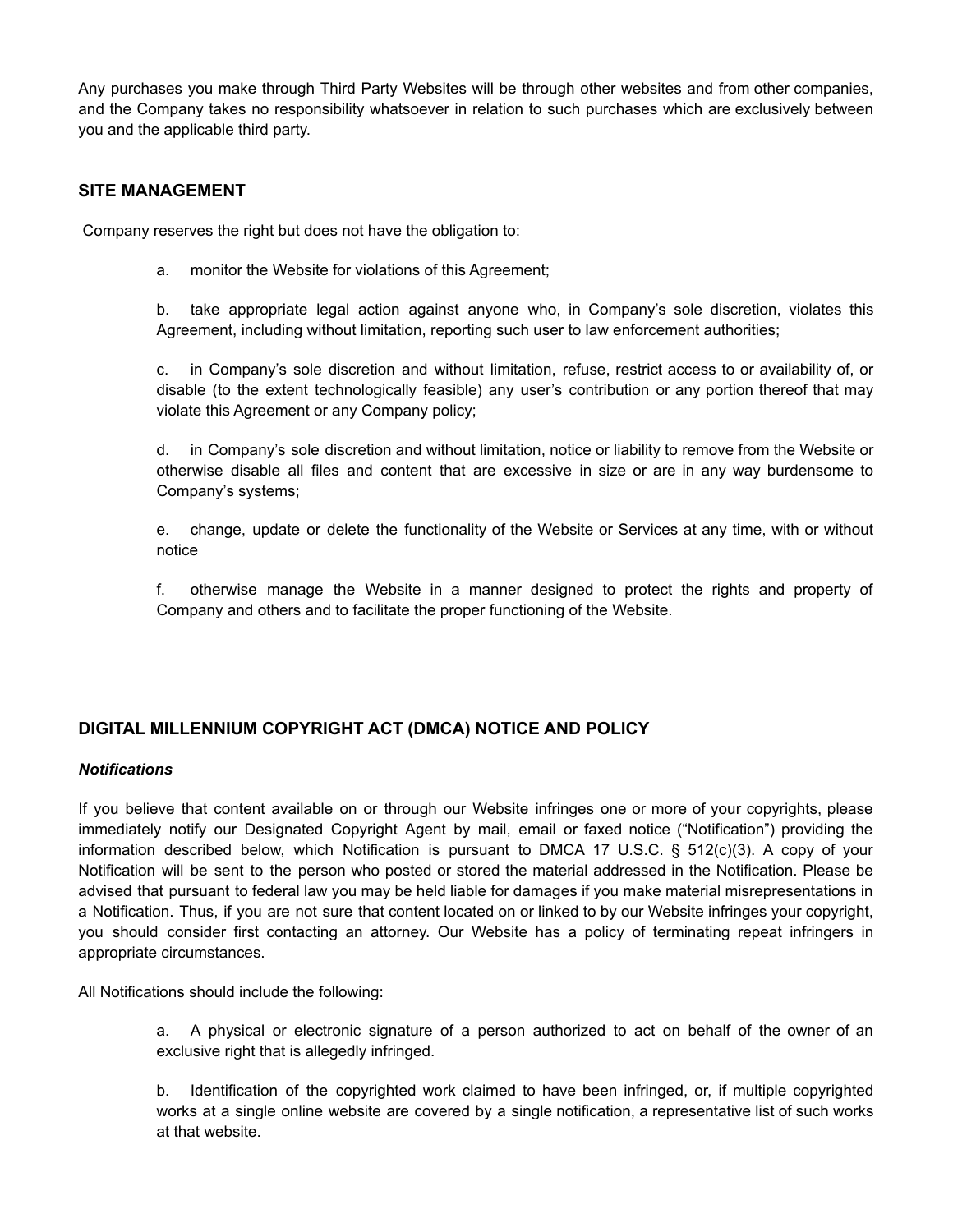c. Identification of the material that is claimed to be infringing or to be the subject of infringing activity and that is to be removed or access to which is to be disabled, and information reasonably sufficient to permit us to locate the material.

d. Information reasonably sufficient to permit us to contact the complaining party, such as an address, telephone number, and, if available, an electronic mail address at which the complaining party may be contacted.

e. A statement that the complaining party has a good faith belief that use of the material in the manner complained of is not authorized by the copyright owner, its agent, or the law.

f. A statement that the information in the notification is accurate, and under penalty of perjury, that the complaining party is authorized to act on behalf of the owner of an exclusive right that is allegedly infringed.

Notifications should be sent to our Designated Copyright Agent as follows:

### **Designated Copyright Agent**

Kastner Gravelle LLP - Austin, Texas

1000 N. Lamar Blvd., Suite 300

Austin, Texas 78703

p: 512-505-0800

f: 512.628.3420

info@kastnergravelle.com

We also will advise the alleged infringer of the DMCA statutory Counter Notification procedure described below by which the alleged infringer may respond to your claim and request that we restore this material.

#### *Counter Notification*

If you believe your own copyrighted material has been removed from our Website and/or our service as a result of mistake or misidentification, you may submit a written counter notification ("Counter Notification") to our Designated Copyright Agent pursuant to DMCA 17 U.S.C. § 512(g)(2) and (3). To be an effective Counter Notification under the DMCA, your Counter Notification must include substantially the following:

a. Identification of the material that has been removed or disabled and the location at which the material appeared before it was removed or disabled.

b. A statement that you consent to the jurisdiction of the Federal District Court in which your address is located, or if your address is outside the United States, for any judicial district in which our Company is located.

c. A statement that you will accept service of process from the party that filed the Notification or the party's agent.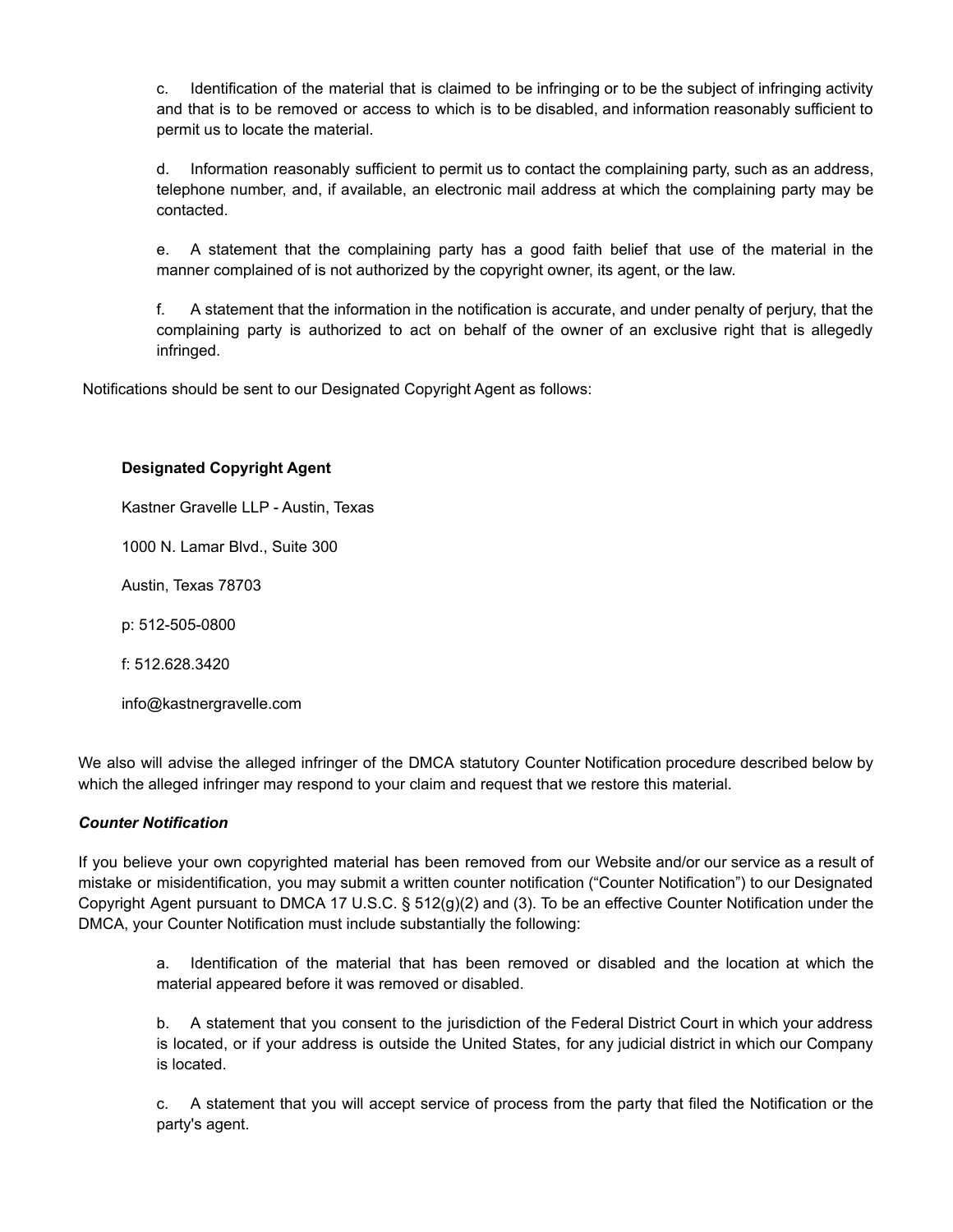d. Your name, address and telephone number.

e. A statement under penalty of perjury that you have a good faith belief that the material in question was removed or disabled as a result of mistake or misidentification of the material to be removed or disabled.

f. Your physical or electronic signature.

You may submit your Counter Notification to our Designated Copyright Agent by fax, mail, or email as set forth above.

If you send us a valid, written Counter Notification meeting the requirements described above, we will restore your removed or disabled material after ten (10) business days but no later than fourteen (14) business days from the date we receive your Counter Notification, unless our Designated Copyright Agent first receives notice from the party filing the original Notification informing us that such party has filed a court action to restrain you from engaging in infringing activity related to the material in question. Please note that if you materially misrepresent that the disabled or removed content was removed by mistake or misidentification, you may be liable for damages, including costs and attorney's fees. Filing a false Counter Notification constitutes perjury.

## **TERM AND TERMINATION**

This Agreement shall remain in full force and effect while you use the Website or are otherwise a user or member of the Website, as applicable. You may terminate your use or participation at any time, for any reason, by following the instructions for terminating user accounts in your account settings, if available, or by contacting us using the contact information below.

WITHOUT LIMITING ANY OTHER PROVISION OF THIS AGREEMENT, COMPANY RESERVES THE RIGHT TO, IN COMPANY'S SOLE DISCRETION AND WITHOUT NOTICE OR LIABILITY, DENY ACCESS TO AND USE OF THE WEBSITE AND THE COMPANY SERVICES, TO ANY PERSON FOR ANY REASON OR FOR NO REASON AT ALL, INCLUDING WITHOUT LIMITATION FOR BREACH OF ANY REPRESENTATION, WARRANTY OR COVENANT CONTAINED IN THIS AGREEMENT, OR OF ANY APPLICABLE LAW OR REGULATION, AND COMPANY MAY TERMINATE YOUR USE OR PARTICIPATION IN THE WEBSITE AND THE COMPANY SERVICES, DELETE YOUR PROFILE AND ANY CONTENT OR INFORMATION THAT YOU HAVE POSTED AT ANY TIME, WITHOUT WARNING, IN COMPANY'S SOLE DISCRETION.

In order to protect the integrity of the Website and Company Services, Company reserves the right at any time in its sole discretion to block certain IP addresses from accessing the Website and Company Services.

Any provisions of this Agreement that, in order to fulfill the purposes of such provisions, need to survive the termination or expiration of this Agreement, shall be deemed to survive for as long as necessary to fulfill such purposes.

YOU UNDERSTAND THAT CERTAIN STATES ALLOW YOU TO CANCEL THIS AGREEMENT, WITHOUT ANY PENALTY OR OBLIGATION, AT ANY TIME PRIOR TO MIDNIGHT OF COMPANY'S THIRD BUSINESS DAY FOLLOWING THE DATE OF THIS AGREEMENT, EXCLUDING SUNDAYS AND HOLIDAYS. TO CANCEL, CALL A COMPANY CUSTOMER CARE REPRESENTATIVE DURING NORMAL BUSINESS HOURS USING THE CONTACT INFORMATION LISTING BELOW IN THIS AGREEMENT OR BY ACCESSING YOUR ACCOUNT SETTINGS. THIS SECTION APPLIES ONLY TO INDIVIDUALS RESIDING IN STATES WITH SUCH LAWS.

If the Company terminates or suspends your account for any reason, you are prohibited from registering and creating a new account under your name, a fake or borrowed name, or the name of any third party, even if you may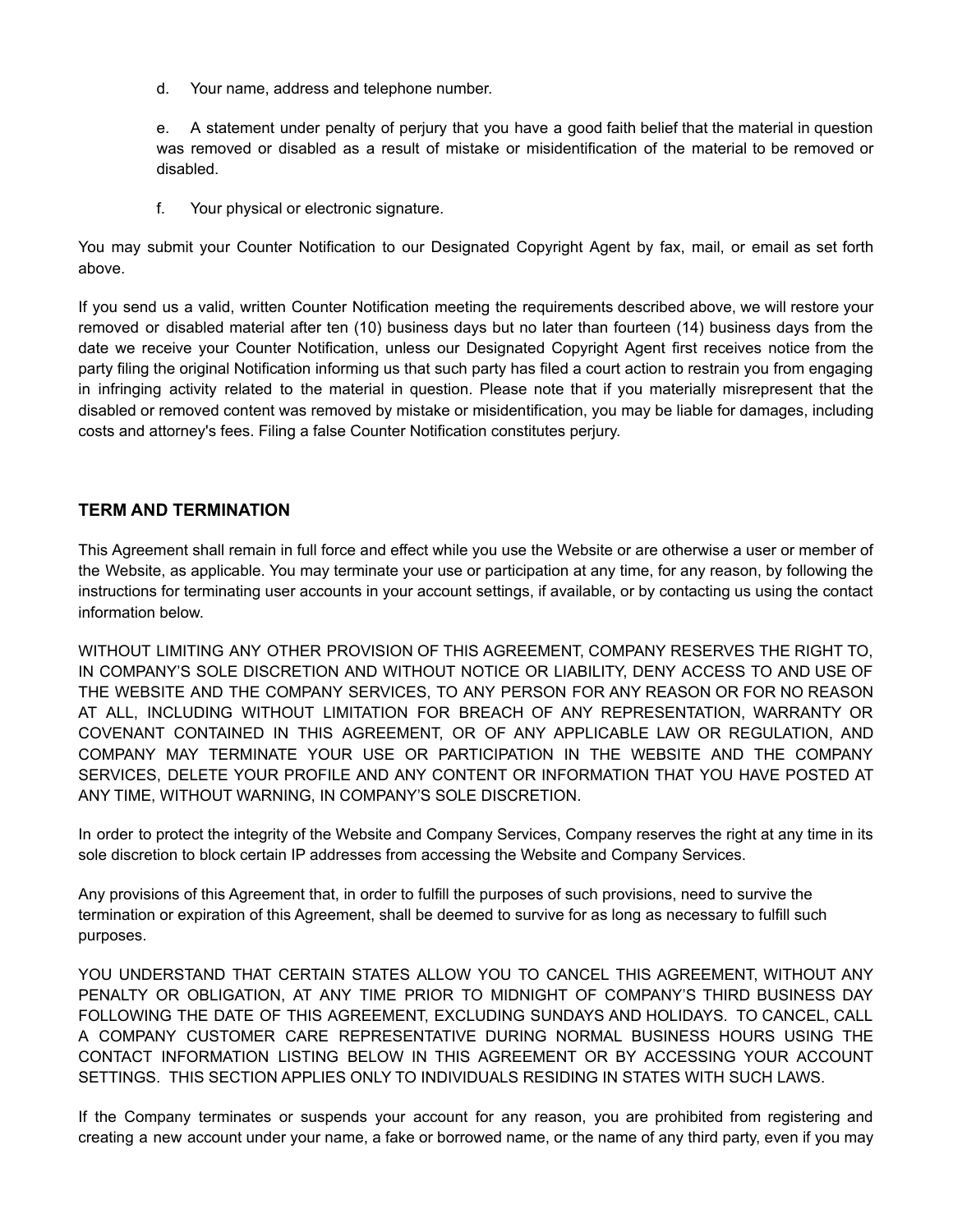be acting on behalf of the third party. In addition to terminating or suspending your account, Company reserves the right to take appropriate legal action, including without limitation pursuing civil, criminal, and injunctive redress.

## **MODIFICATIONS**

#### *To Agreement*

Company may modify this Agreement from time to time. Any and all changes to this Agreement will be posted on the Website and revisions will be indicated by date. You agree to be bound to any changes to this Agreement when you use the Company Services after any such modification becomes effective. Company may also, in its discretion, choose to alert all users with whom it maintains email information of such modifications by means of an email to their most recently provided email address. No purported waiver or modification of this Agreement by Company N via telephonic or email communications shall be valid. It is therefore important that you regularly review this Agreement and keep your contact information current in your account settings to ensure you are informed of changes. You agree that you will periodically check the Website for updates to this Agreement and you will read the messages we send you to inform you of any changes. Modifications to this Agreement shall be effective after posting.

#### *To Services*

Company reserves the right at any time to modify, suspend, or discontinue, temporarily or permanently, the Company Services (or any part or functionality thereof) with or without notice. You agree that Company shall not be liable to you or to any third party for any modification, suspension or discontinuance of the Company Services.

### **DISPUTES**

#### *Between Users*

If there is a dispute between users of the Website, or between users and any third party, you understand and agree that the Company is under no obligation to become involved. In the event that you have a dispute with one or more other users, you hereby release Company, its officers, employees, agents and successors in rights from claims, demands and damages (actual and consequential) of every kind or nature, known or unknown, suspected and unsuspected, disclosed and undisclosed, arising out of or in any way related to such disputes and/or the Company Services.

#### *With Company*

All questions of law, rights, and remedies regarding any act, event or occurrence undertaken pursuant or relating to this Website or the Company Services shall be governed and construed by the laws of the State of Texas, excluding such state's conflicts of law rules. Any legal action of whatever nature by or against Company arising out of or related in any respect to this Website and the Company Services shall be brought solely in either the applicable federal or state courts located in or with jurisdiction over Travis County, State of Texas; subject, however, to the right of the Company, at the Company's sole discretion, to bring an action to seek injunctive relief to enforce this Agreement or to stop or prevent an infringement of proprietary or other third party rights (or any similar cause of action) in any applicable court in any jurisdiction where jurisdiction exists with regard to a user. You hereby consent to (and waive any challenge or objection to) personal jurisdiction and venue in the above-referenced courts. Application of the United Nations Convention on Contracts for the International Sale of Goods is excluded from this Agreement. Additionally, application of the Uniform Computer Information Transaction Act (UCITA) is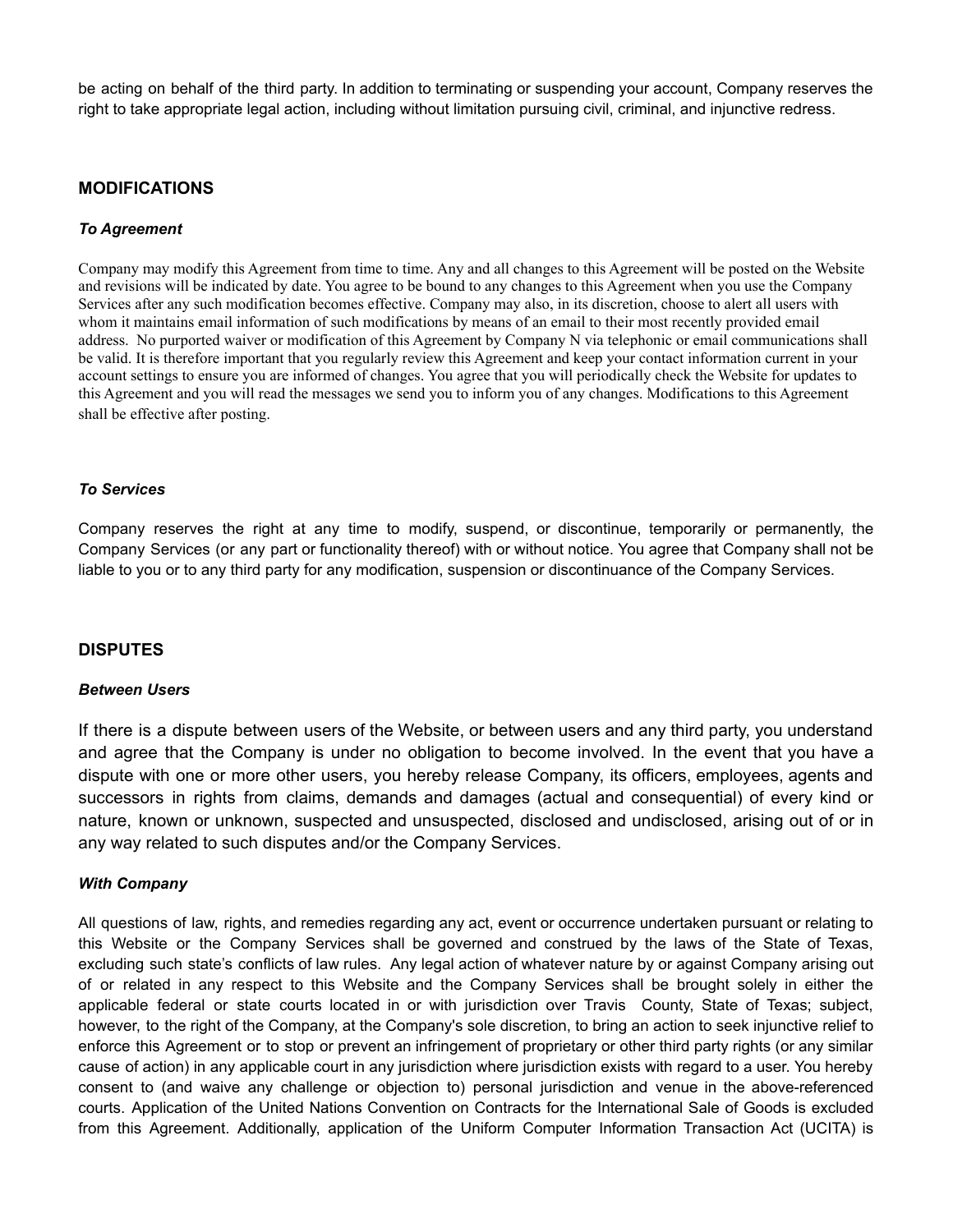excluded from this Agreement. In no event shall any claim, action or proceeding by you related in any way to the Website and/or the Company Services (including your visit to or use of the Website and/or the Company Services) be instituted more than two (2) years after the cause of action arose. You will be liable for any attorneys' fees and costs if we have to take any legal action to enforce this Agreement.

### *With Company*

a. **Governing Law; Jurisdiction.** This Agreement and all aspects of the Website and Company Services shall be governed by and construed in accordance with the internal laws of the State/Commonwealth of Texas, without regard to conflict of law provisions. With respect to any disputes or claims not subject to informal dispute resolution or arbitration (as set forth below), you agree not to commence or prosecute any action in connection therewith other than in the state and federal courts located in Travis County, State of Texas, and you hereby consent to, and waive all defenses of lack of personal jurisdiction and forum non conveniens with respect to, venue and jurisdiction in such state and federal courts. Application of the United Nations Convention on Contracts for the International Sale of Goods is excluded from this Agreement. Additionally, application of the Uniform Computer Information Transaction Act (UCITA) is excluded from this Agreement. In no event shall any claim, action or proceeding by you related in any way to the Website or Company Services be instituted more than two (2) years after the cause of action arose.

b. **Informal Resolution.** To expedite resolution and control the cost of any dispute, controversy or claim related to this Agreement ("Dispute"), you and Company agree to first attempt to negotiate any Dispute (except those Disputes expressly provided below) informally for at least 30 days before initiating any arbitration or court proceeding. Such informal negotiations commence upon written notice from one person to the other.

c. **Binding Arbitration**. If you and Company are unable to resolve a Dispute through informal negotiations, either you or Company may elect to have the Dispute (except those Disputes expressly excluded below) finally and exclusively resolved by binding arbitration. Any election to arbitrate by one party shall be final and binding on the other. YOU UNDERSTAND THAT ABSENT THIS PROVISION, YOU WOULD HAVE THE RIGHT TO SUE IN COURT AND HAVE A JURY TRIAL. The arbitration shall be commenced and conducted under the Commercial Arbitration Rules of the American Arbitration Association ("AAA") and, where appropriate, the AAA's Supplementary Procedures for Consumer Related Disputes ("AAA Consumer Rules"), both of which are available at the AAA website www.adr.org. The determination of whether a Dispute is subject to arbitration shall be governed by the Federal Arbitration Act and determined by a court rather than an arbitrator. Your arbitration fees and your share of arbitrator compensation shall be governed by the AAA Consumer Rules and, where appropriate, limited by the AAA Consumer Rules. If such costs are determined by the arbitrator to be excessive, Company will pay all arbitration fees and expenses. The arbitration may be conducted in person, through the submission of documents, by phone or online. The arbitrator will make a decision in writing, but need not provide a statement of reasons unless requested by a party. The arbitrator must follow applicable law, and any award may be challenged if the arbitrator fails to do so. Except where otherwise required by the applicable AAA rules or applicable law, the arbitration will take place in Travis County, State of Texas. Except as otherwise provided in this Agreement, you and Company may litigate in court to compel arbitration, stay proceedings pending arbitration, or to confirm, modify, vacate or enter judgment on the award entered by the arbitrator.

d. **Restrictions, Class Action and Jury Waiver.** You and Company agree that any arbitration shall be limited to the Dispute between Company and you individually. To the full extent permitted by law, (1) no arbitration shall be joined with any other; (2) there is no right or authority for any Dispute to be arbitrated on a class-action basis or to utilize class action procedures; and (3) there is no right or authority for any Dispute to be brought in a purported representative capacity on behalf of the general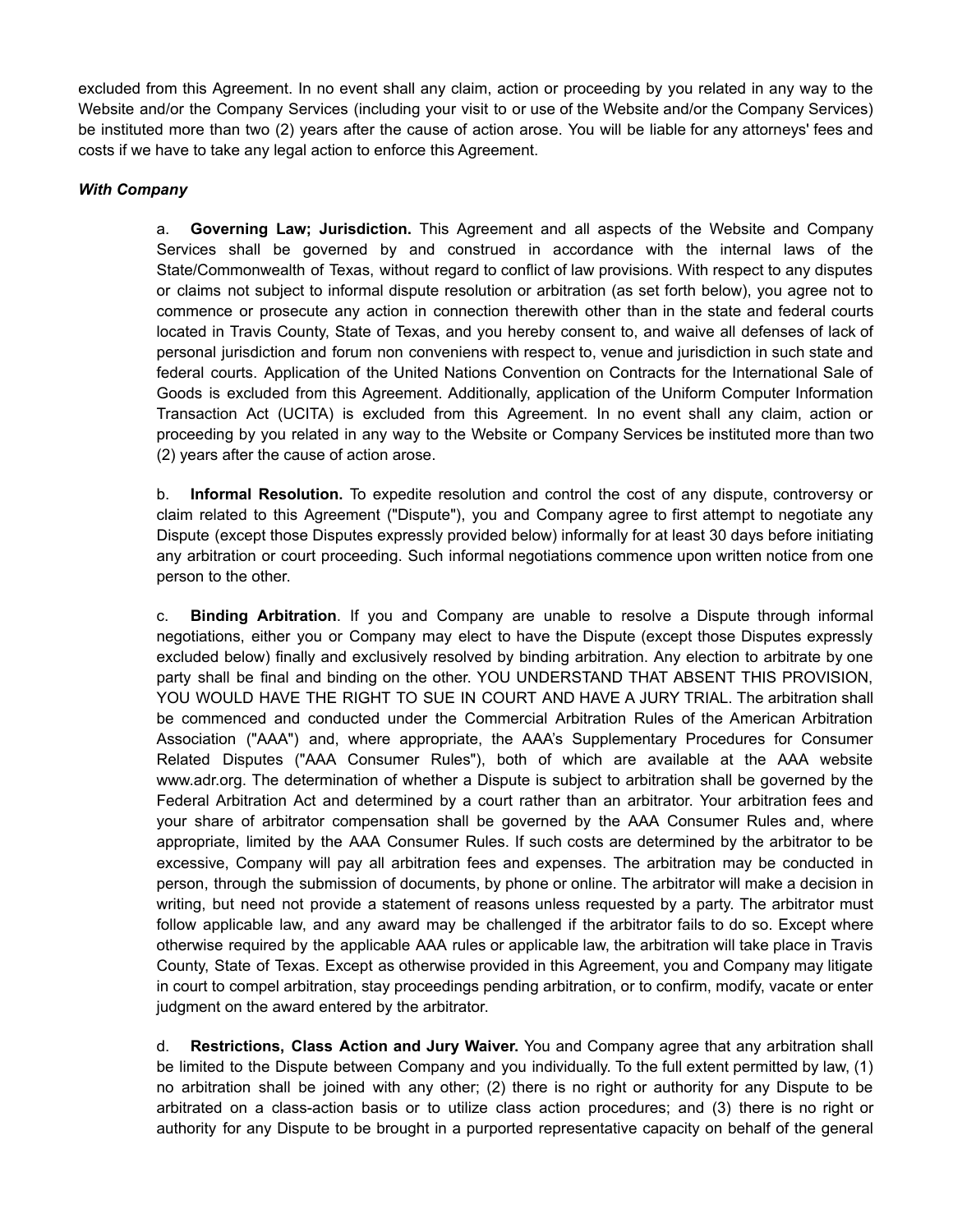public or any other persons. Each party hereby waives any right to jury trial or participate in a class action against Company in connection with any action or litigation in any way arising out of or related to this Agreement.

e. **Exceptions to Informal Negotiations and Arbitration.** You and Company agree that the following Disputes are not subject to the above provisions concerning informal negotiations and binding arbitration: (1) any Disputes seeking to enforce or protect or concerning the validity of any of your or Company's intellectual property rights; (2) any Dispute related to, or arising from, allegations of theft, piracy, invasion of privacy or unauthorized use; and (3) any claim for injunctive relief. If this Section is found to be illegal or unenforceable then neither you nor Company will elect to arbitrate any Dispute falling within that portion of this Section found to be illegal or unenforceable and such Dispute shall be decided by a court of competent jurisdiction within the courts listed for jurisdiction above, and you and Company agree to submit to the personal jurisdiction of that court.

## **CORRECTIONS**

Occasionally there may be information on the Website that contains typographical errors, inaccuracies or omissions that may relate to service descriptions, pricing, availability, and various other information. Company reserves the right to correct any errors, inaccuracies or omissions and to change or update the information at any time, without prior notice.

## **DISCLAIMERS**

Company cannot control the nature of all of the content available on the Website. By operating the Website, Company does not represent or imply that Company endorses any websites, services, blogs, contributions, advertising or other content available on or linked to by the Website, including without limitation content hosted on third party websites or provided by third party applications, or that the Company believes any such websites, services, blogs, contributions, advertising or other content to be accurate, useful or non-harmful. We do not control and are not responsible for unlawful or otherwise objectionable content you may encounter on the Website or in connection with any contributions. The Company is not responsible for the conduct, whether online or offline, of any user of the Website or Company Services.

YOU AGREE THAT YOUR USE OF THE WEBSITE AND COMPANY SERVICES WILL BE AT YOUR SOLE RISK. TO THE FULLEST EXTENT PERMITTED BY LAW, COMPANY, ITS OFFICERS, DIRECTORS, EMPLOYEES, AND AGENTS DISCLAIM ALL WARRANTIES, EXPRESS OR IMPLIED, IN CONNECTION WITH THE WEBSITE AND THE COMPANY SERVICES AND YOUR USE THEREOF, INCLUDING, WITHOUT LIMITATION, THE IMPLIED WARRANTIES OF MERCHANTABILITY, FITNESS FOR A PARTICULAR PURPOSE AND NON-INFRINGEMENT. COMPANY MAKES NO WARRANTIES OR REPRESENTATIONS ABOUT THE ACCURACY OR COMPLETENESS OF THE WEBSITE'S CONTENT OR THE CONTENT OF ANY WEBSITES LINKED TO THIS WEBSITE AND ASSUMES NO LIABILITY OR RESPONSIBILITY FOR ANY (A) ERRORS, MISTAKES, OR INACCURACIES OF CONTENT AND MATERIALS, (B) PERSONAL INJURY OR PROPERTY DAMAGE, OF ANY NATURE WHATSOEVER, RESULTING FROM YOUR ACCESS TO AND USE OF OUR WEBSITE, (C) ANY UNAUTHORIZED ACCESS TO OR USE OF OUR SECURE SERVERS AND/OR ANY AND ALL PERSONAL INFORMATION AND/OR FINANCIAL INFORMATION STORED THEREIN, (D) ANY INTERRUPTION OR CESSATION OF TRANSMISSION TO OR FROM THE WEBSITE OR COMPANY SERVICES, (E) ANY BUGS, VIRUSES, TROJAN HORSES, OR THE LIKE WHICH MAY BE TRANSMITTED TO OR THROUGH THE WEBSITE BY ANY THIRD PARTY, AND/OR (F) ANY ERRORS OR OMISSIONS IN ANY CONTENT AND MATERIALS OR FOR ANY LOSS OR DAMAGE OF ANY KIND INCURRED AS A RESULT OF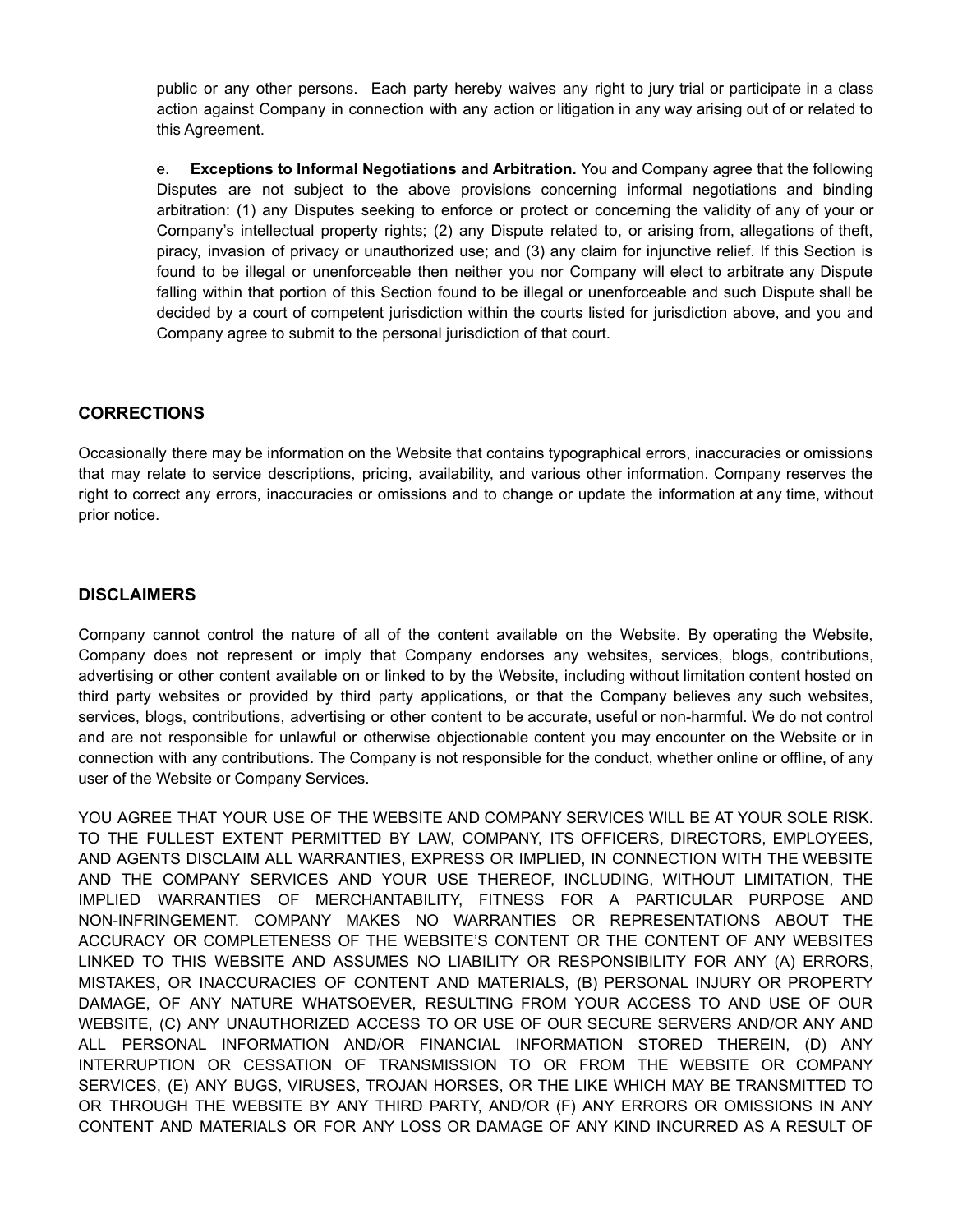THE USE OF ANY CONTENT POSTED, TRANSMITTED, OR OTHERWISE MADE AVAILABLE VIA THE WEBSITE. COMPANY DOES NOT WARRANT, ENDORSE, GUARANTEE, OR ASSUME RESPONSIBILITY FOR ANY PRODUCT OR SERVICE ADVERTISED OR OFFERED BY A THIRD PARTY THROUGH THE WEBSITE OR ANY HYPERLINKED WEBSITE OR FEATURED IN ANY BANNER OR OTHER ADVERTISING, AND COMPANY WILL NOT BE A PARTY TO OR IN ANY WAY BE RESPONSIBLE FOR MONITORING ANY TRANSACTION BETWEEN YOU AND THIRD-PARTY PROVIDERS OF PRODUCTS OR SERVICES. AS WITH THE PURCHASE OF A PRODUCT OR SERVICE THROUGH ANY MEDIUM OR IN ANY ENVIRONMENT, YOU SHOULD USE YOUR BEST JUDGMENT AND EXERCISE CAUTION WHERE APPROPRIATE.

## **LIMITATIONS OF LIABILITY**

IN NO EVENT SHALL COMPANY OR ITS DIRECTORS, EMPLOYEES, OR AGENTS BE LIABLE TO YOU OR ANY THIRD PARTY FOR ANY DIRECT, INDIRECT, CONSEQUENTIAL, EXEMPLARY, INCIDENTAL, SPECIAL OR PUNITIVE DAMAGES, INCLUDING LOST PROFIT, LOST REVENUE, LOSS OF DATA OR OTHER DAMAGES ARISING FROM YOUR USE OF THE WEBSITE OR COMPANY SERVICES, EVEN IF COMPANY HAS BEEN ADVISED OF THE POSSIBILITY OF SUCH DAMAGES. NOTWITHSTANDING ANYTHING TO THE CONTRARY CONTAINED HEREIN, COMPANY'S LIABILITY TO YOU FOR ANY CAUSE WHATSOEVER AND REGARDLESS OF THE FORM OF THE ACTION, WILL AT ALL TIMES BE LIMITED TO THE LESSER OF \$5,000 OR THE AMOUNT PAID, IF ANY, BY YOU TO COMPANY FOR THE COMPANY SERVICES DURING THE PERIOD OF ONE YEAR PRIOR TO ANY CAUSE OF ACTION ARISING.

CERTAIN STATE LAWS DO NOT ALLOW LIMITATIONS ON IMPLIED WARRANTIES OR THE EXCLUSION OR LIMITATION OF CERTAIN DAMAGES. IF THESE LAWS APPLY TO YOU, SOME OR ALL OF THE ABOVE DISCLAIMERS OR LIMITATIONS MAY NOT APPLY TO YOU, AND YOU MAY HAVE ADDITIONAL RIGHTS.

IF YOU ARE A CALIFORNIA RESIDENT, YOU WAIVE CALIFORNIA CIVIL CODE SECTION 1542, WHICH SAYS: "A GENERAL RELEASE DOES NOT EXTEND TO CLAIMS WHICH THE CREDITOR DOES NOT KNOW OR SUSPECT TO EXIST IN HIS FAVOR AT THE TIME OF EXECUTING THE RELEASE, WHICH, IF KNOWN BY HIM MUST HAVE MATERIALLY AFFECTED HIS SETTLEMENT WITH THE DEBTOR."

You and assigns agree hereby waive and relinquish all rights and benefits which they have or may have under Section 1542 of the California Civil Code, or the law of any other state or jurisdiction to the same or similar effect to the fullest extent that they may lawfully waive all such rights and benefits pertaining the Services.

## **INDEMNITY**

You agree to defend, indemnify and hold Company, its subsidiaries, and affiliates, and their respective officers, agents, partners and employees, harmless from and against, any loss, damage, liability, claim, or demand, including reasonable attorneys' fees and expenses, made by any third party due to or arising out of your contributed content, use of the Company Services, and/or arising from a breach of this Agreement and/or any breach of your representations and warranties set forth above. Notwithstanding the foregoing, Company reserves the right, at your expense, to assume the exclusive defense and control of any matter for which you are required to indemnify Company, and you agree to cooperate, at your expense, with Company's defense of such claims. Company will use reasonable efforts to notify you of any such claim, action, or proceeding which is subject to this indemnification upon becoming aware of it.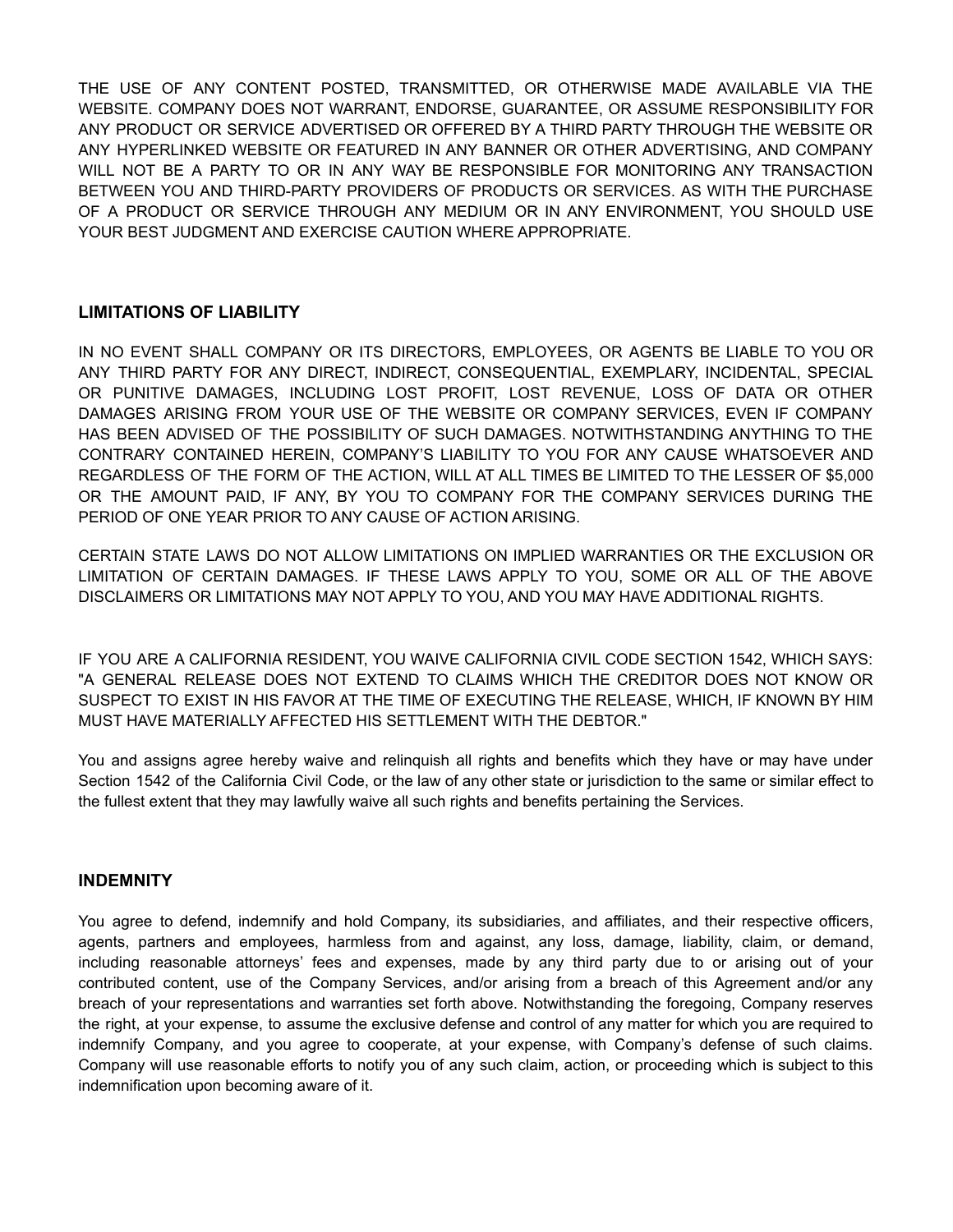## **NOTICES**

Except as explicitly stated otherwise, any notices given to Company shall be given by email to the address listed in the contact information below. Any notices given to you shall be given to the email address you provided during the registration process, or such other address as each party may specify. Notice shall be deemed to be given twenty-four (24) hours after the email is sent, unless the sending party is notified that the email address is invalid. We may also choose to send notices by regular mail.

#### **USER CONSENT TO RECEIVE COMMUNICATIONS IN ELECTRONIC FORM**

For contractual purposes, you (a) consent to receive communications from the Company in an electronic form via any email address you may have submitted on our website; and (b) agree that all Terms of Use, agreements, notices, disclosures, and other communications that Company provides to you electronically satisfy any legal requirement that such communications would satisfy if it were in writing. The foregoing does not affect your non-waivable rights.

## **USER DATA**

Our Website will maintain certain data that you transfer to the Website for the purpose of the performance of the Company Services, as well as data relating to your use of the Company Services. Although we perform regular routine backups of data, you are primarily responsible for all data that you have transferred or that relates to any activity you have undertaken using the Company Services. You agree that Company shall have no liability to you for any loss or corruption of any such data, and you hereby waive any right of action against Company arising from any such loss or corruption of such data.

### **ELECTRONIC CONTRACTING**

Your use of the Company Services includes the ability to enter into agreements and/or to make transactions electronically. YOU ACKNOWLEDGE THAT YOUR ELECTRONIC SUBMISSIONS CONSTITUTE YOUR AGREEMENT AND INTENT TO BE BOUND BY AND TO PAY FOR SUCH AGREEMENTS AND TRANSACTIONS. YOUR AGREEMENT AND INTENT TO BE BOUND BY ELECTRONIC SUBMISSIONS APPLIES TO ALL RECORDS RELATING TO ALL TRANSACTIONS YOU ENTER INTO RELATING TO THE COMPANY SERVICES, INCLUDING NOTICES OF CANCELLATION, POLICIES, CONTRACTS, AND APPLICATIONS. In order to access and retain your electronic records, you may be required to have certain hardware and software, which are your sole responsibility.

## **ELECTRONIC SIGNATURES**

Users are allowed on WayWiser.Life to transmit and receive valid electronic signatures in the United States under the Electronic Signatures in Global and National Commerce Act (E-Sign Act) of 2000 and the Uniform Electronic Transactions Act (UETA) of 1999 as adopted by individual states. Users' signatures and identities are not authenticated on [website name].

**MISCELLANEOUS**